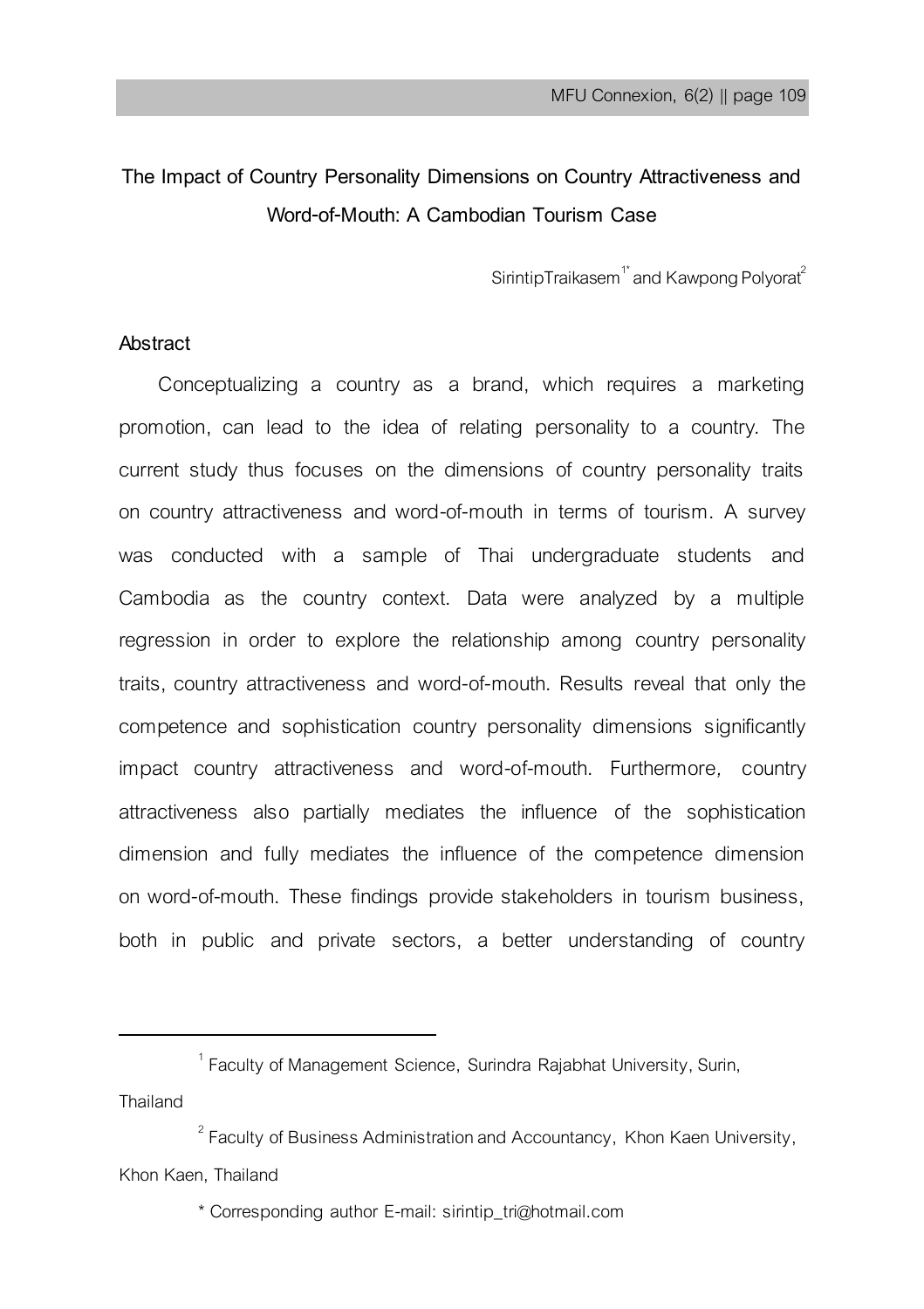personality so that they can create a marketing campaign for a country by positioning an appropriate country personality.

**Keywords:** Country Personality / Country Attractiveness / Word-of-Mouth

# **บทคัดย่อ**

หากมองว่าประเทศเปรียบเสมือนตราสินค้าหนึ่งและต้องการทำการตลาดให้กับ ประเทศแล้ว แนวคิดบคลิกภาพตราสินค้าจึงสามารถนำมาเชื่อมโยงกับบคลิกภาพของ ประเทศได้ การศึกษานี้ศึกษาถึงอิทธิพลของบุคลิกภาพว่ามีด้านใดบ้างที่มีต่อความ น่าดึงดูดใจของประเทศและการบอกต่อในด้านการท่องเที่ยว โดยใช้การวิเคราะห์การ ถดถอยแบบพหุคูณในการศึกษาความสัมพันธ์ของบุคลิกภาพประเทศ ความน่าดึงดูด ใจของประเทศและการบอกต่อ การศึกษานี้ทำการศึกษากับกลุ่มนักศึกษาไทยและใช้ ประเทศกัมพูชาเป็นบริบทในการศึกษา ผลการศึกษาพบว่า มีบุคลิกภาพ 2 ด้านจาก 5 ด้าน ได้แก่ บุคลิกภาพแบบมีความสามารถ และบุคลิกภาพแบบโก้หรมีระดับที่มี อิทธิพลต่อความน่าดึงดูดใจของประเทศและการบอกต่อในด้านการท่องเที่ยวของ กัมพูชาอย่างมีนัยสำคัญ นอกจากนี้ยังพบว่าความน่าดึงดูดใจของประเทศในมิติ บุคลิกภาพแบบมีความสามารถจะท าให้เกิดการบอกต่อในด้านการท่องเที่ยวของ ประเทศด้วย ผลการศึกษานี้ทำให้ผู้มีส่วนเกี่ยวข้องในธุรกิจการท่องเที่ยวทั้งในภาครัฐ และเอกชน เข้าใจถึงมุมมองที่ประชาชน นักธุรกิจหรือนักท่องเที่ยวประเทศต่างๆ มีต่อ ประเทศกัมพูชามากยิ่งขึ้น รวมทั้งสามารถทำการตลาดประเทศโดยการกำหนด ต าแหน่งทางการตลาดที่เหมาะสมกับบุคลิกภาพของประเทศได้

**ค ำส ำคัญ:** บุคลิกภาพประเทศ / ความน่าดึงดูดใจของประเทศ / การบอกต่อ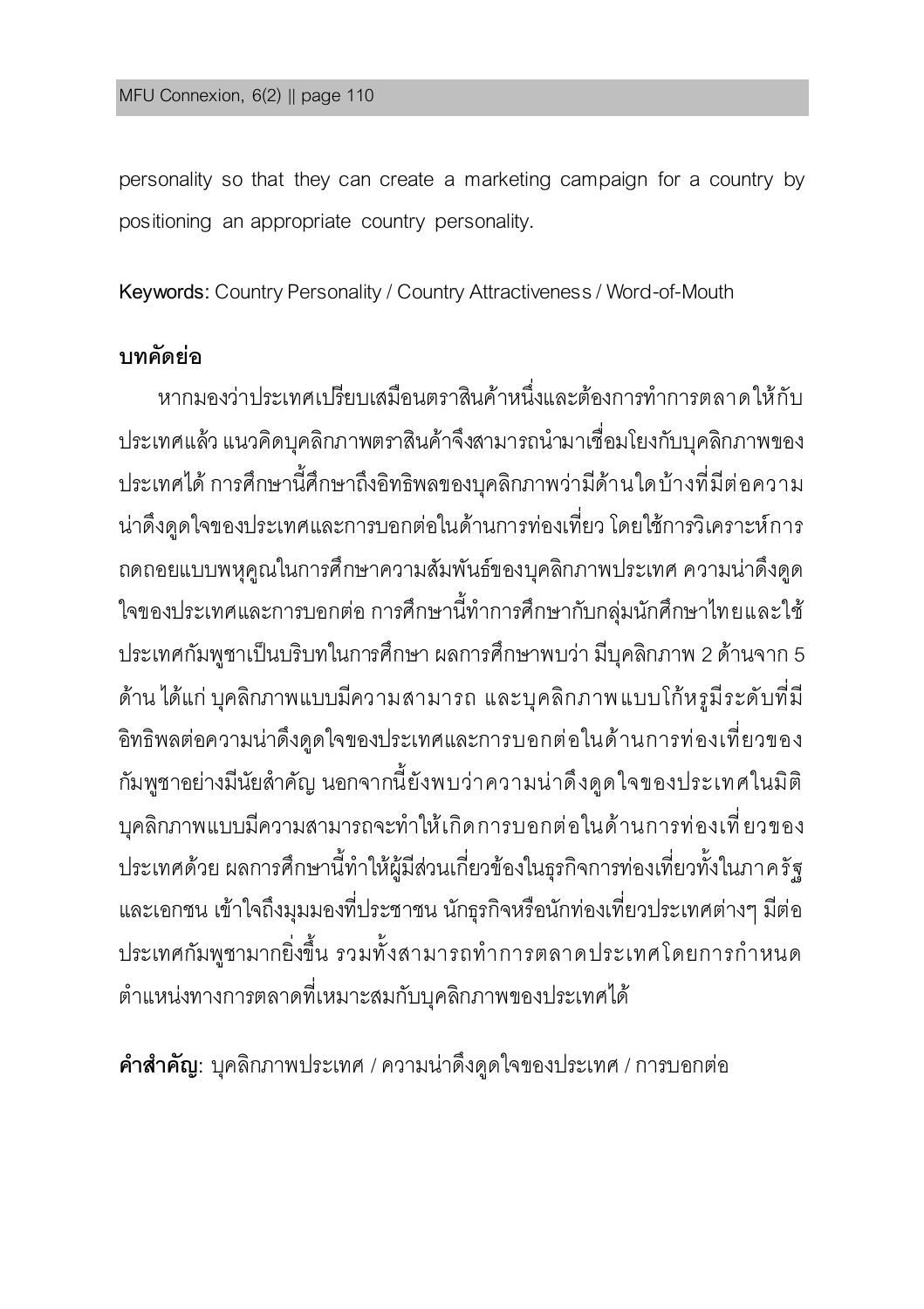# **Introduction**

Brand personality has been explored by marketing researchers for decades (Rojas-Mendez et al., 2004). Previous research in brand personality investigated brands in a range of product categories and pointed out that consumers perceive brands in five personality dimensions: sincerity (e.g. Hallmark), competence (e.g. The Wall Street Journal), excitement (e.g. MTV), sophistication (Guess), and ruggedness (e.g. Marlboro) (Monga & Lau-Gesk, 2007). However, this research tends to emphasize brands predominantly characterized by one single dimension of brand personality (Monga & Lau-Gesk, 2007) whereas a brand may possess multiple dimensions of brand personality. It is noteworthy that the relative impact of each dimension of brand personality remains largely unexplored, and thus presents an interesting point of study for the present research.

One domain of brand personality that deserves more investigation is the study of country as a brand. When a country is regarded as a brand, brand personality could be instrumental for describing, portraying, or positioning a country. As a consequence, by putting a country's characteristics together and communicating them as human personality traits, a country can be branded. (Polyorat & Sripongpun, 2015). Personality is drawn from the concept of brand personality, which helps consumers distinguish one brand from another. Relating a country to brand personality is likely to explain how that country is perceived in terms of human personality traits, thereby pointing to some guidance to country branding, including attractiveness and word-of-mouth of that country. Therefore, the objective of the current research is to understand the influence of each dimension of country personality on country attractiveness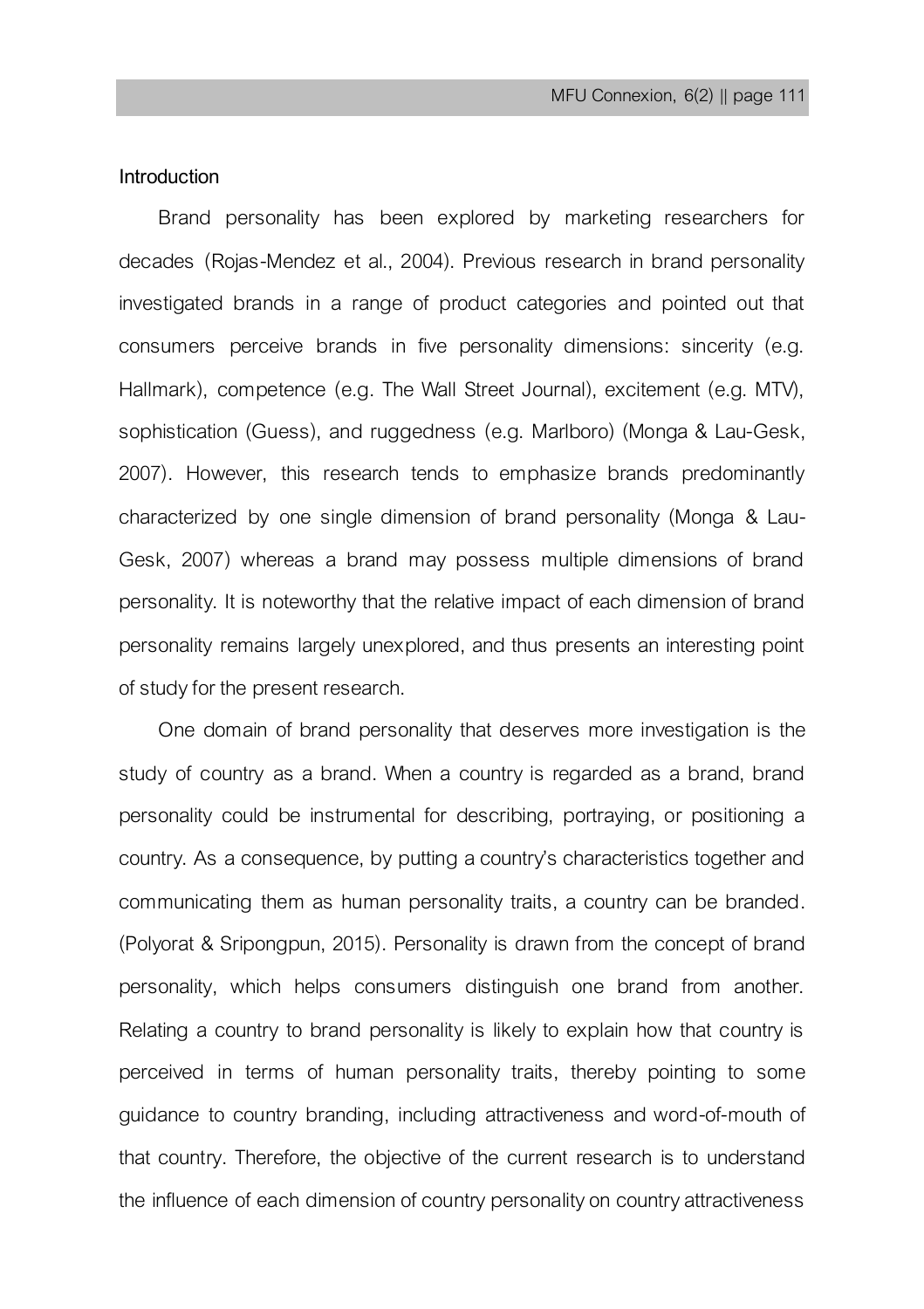### MFU Connexion, 6(2) || page 112

and word-of-mouth in the context of Cambodia. The results from the present research are expected to provide several theoretical implications to the fields of country personality traits, country attractiveness and word-of-mouth. In terms of managerial contributions, the expected research outcomes will be beneficial for promoting the appropriate country personality traits, leading to a competitive edgein country branding for tourism. As a results, travel agencies, tourist guies, and national tourism promotion organizations may use the study results as a guideline to formulate their marketing efforts.

### **Theoretical Background**

### **Brand Personality**

Brand personality refers to human personality traits associated with a brand (Aaker, 1997). It is one of the main parts of brand image apart from the product's physical attributes (e.g., quality of food and drink) and the product's benefits (e.g., enhancing one's health and well-being). As brand personality seems to be more difficult to imitate than tangible product attributes, marketing practitioners often make use of brand personality so as to achieve more sustainable advantages (Ang & Lim, 2006) such as creating product differentiation and positioning. For instance, McDonald, in an attempt to create its brand personality to differentiate itself from rival brands, positions its restaurants as "a kid-friendly place" through several marketing strategies (Knutson, 2000, p. 73). Examples of such strategies include the "I'm lovin it" campaign (Mohammad et al., 2005), the provision of McDonald's happy meals, the partnership with kids' movies, the use of Ronald McDonald character, and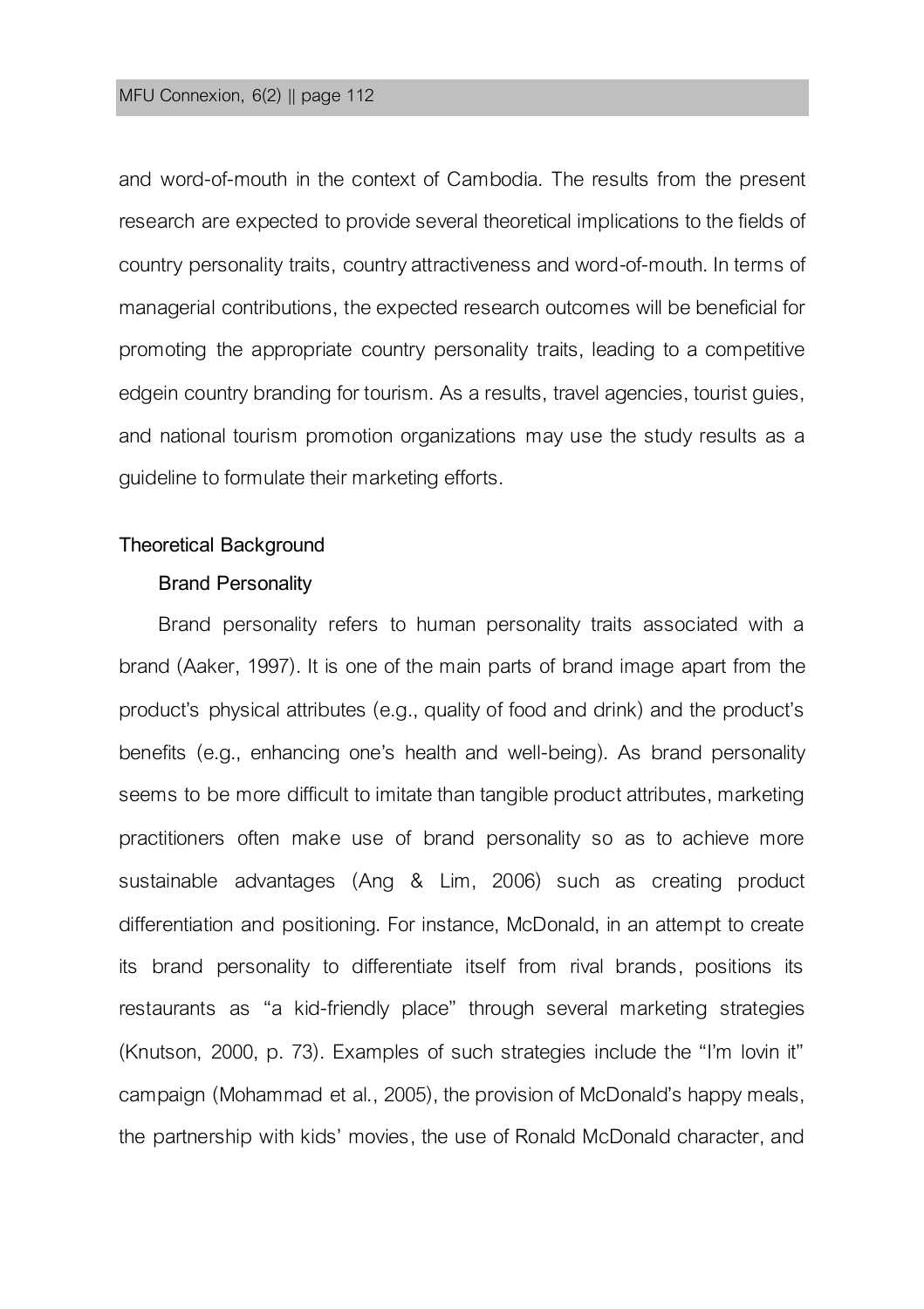the Ronald McDonald House Charities (RMHC) that supports ill children and their families (Knutson, 2000).

Through a series of studies conducted with American consumers, Aaker (1997) identifies five dimensions of brand personality scale: sincerity (e.g., down-to-earth, honest, wholesome and cheerful); excitement (e.g., daring, spirited, imaginative and up-to-date); competence (e.g., reliable, intelligent and successful); sophistication (e.g., upper class and charming); and ruggedness (e.g., outdoorsy and tough). These five dimensions are found reliable across the male sub-sample, female sub-sample, younger sub-sample and older subsample. Moreover, such dimensions originate from a variety of brands and product categories, thereby suggesting the generalizability of personality scale. In spite of some criticisms, brand personality studies conducted after 1997 are often drawn from Aaker's (1997) framework (Azoulay & Kapferer, 2003).

# **Country Personality**

**Country personality means extending a variety of well-known characteristics of a country to personality in such dimensions as government policy**, economy, and tourism. For example, the US is often viewed as possessing an aggressive personality while Japan is a humble one. Country image can be beneficial in marketing a country by positioning that country (d'Astous & Boujbel, 2007). Country personality helps define the meaning of each country in terms of which personality type they belong to through the eyes of evaluating consumer. Additionally, country personality can explain any perception of a country in such aspects as the overall impression and **the effect of country-of-origin, including tourist destinations** (d'Astous & Boujbel, 2007). In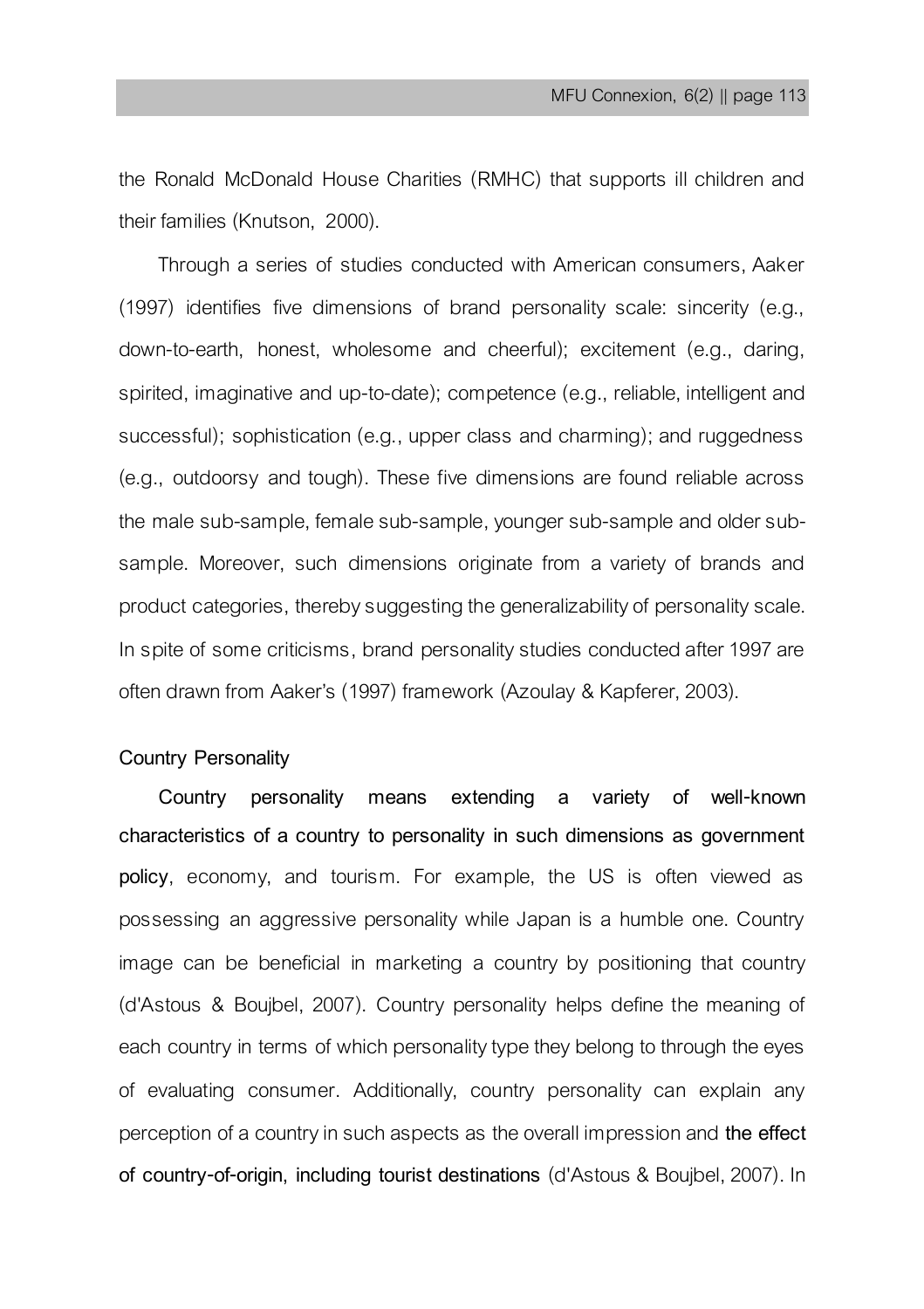### MFU Connexion, 6(2) || page 114

other words, seeing a country-as-brand (country branding) is significant for country marketing because it can predict the future of a particular country. Like a product brand, the brand of a country is aimed to be remembered by the general public, especially business people, investors and tourists, which can bring about income from trade, investment, and tourism from overseas. For this reason, the concept of product brand can be applicable for the country context. It can be related to country attractiveness and word-of-month from the consumer perspective as well.

### **Brand Attractiveness**

The extent to which a brand is attractive, favorable, and distinctive (Kim et al., 2001) primarily determines the success of that brand. As an example, Gonzalez-Benito, Martinez-Ruiz, and Molla-Descals (2008) identify the positive relationship between brand attractiveness and market share. Weigold, Flusser and Ferguson (1992), while indicating the positive relationship between price and brand attractiveness, advocate for the favorable impact of brand attractiveness on attitude toward the ad and purchase intention. In light of the previous studies, it is evident that customers are likely to be attracted to a branded product and are willing to pay more for the performance provided by such a brand.

Based on the interpersonal relationships literature, Hayes, Alford, Silver and York (2006), argue that the perceived brand attractiveness may influence the relationship between consumers and brands in a meaningful and predictable pattern. Their research results pinpoint that consumer attitudes toward a brand affect their opinion of the desirability of that brand as a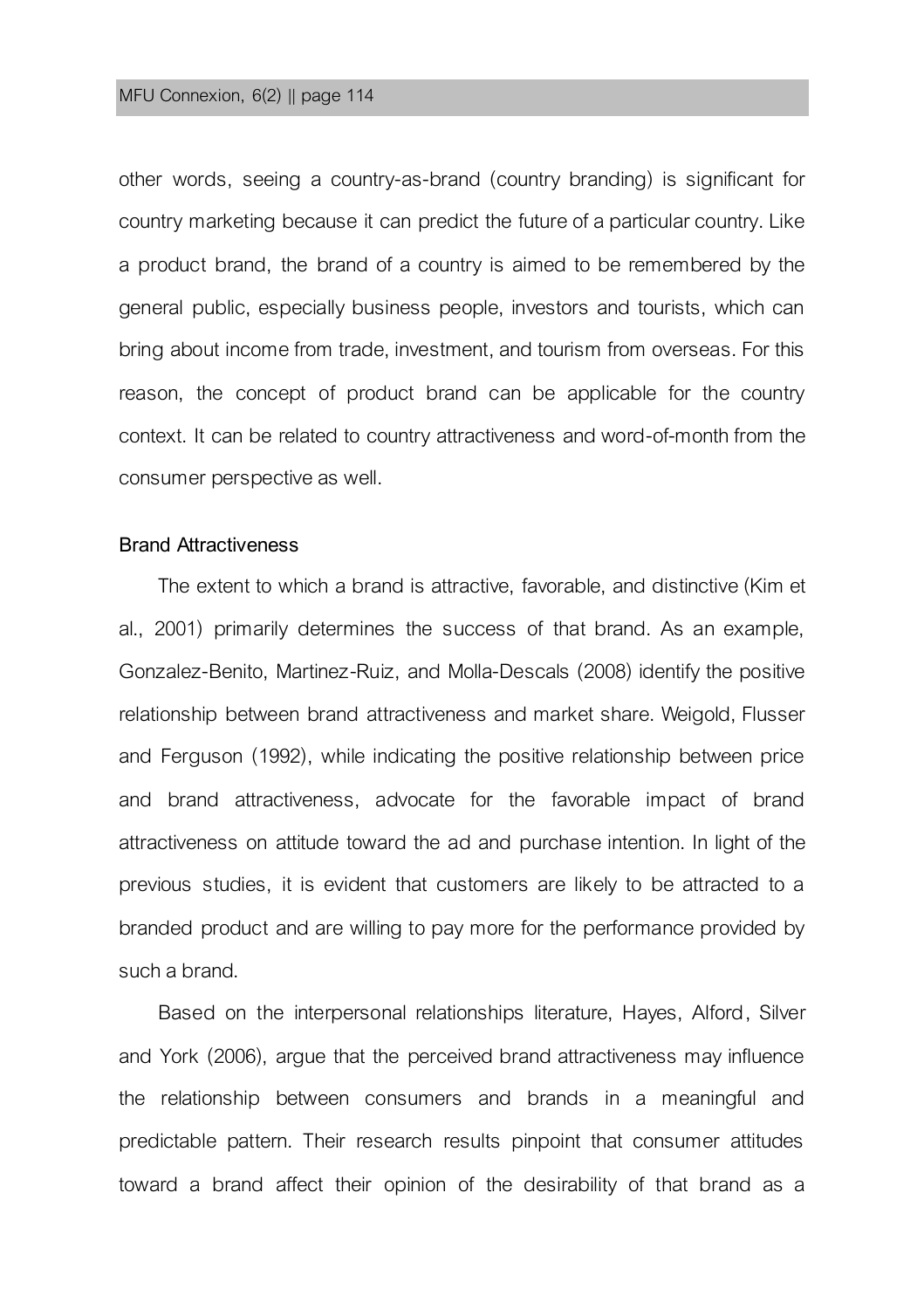relationship partner. At the same time, the relationship quality tends to be dependent, to some extent, on the brand's perceived attractiveness. Likewise, the present study relates a country to a brand while drawing on brand attractiveness in order to explain country attractiveness.

As a result, one purpose of the present study is to extend the reviewed literature by examining whether different dimensions of country personality may exhibit different impacts on country attractiveness or not. From the managerial perspective, the results of this research question will provide insights into how to manage country personality of Cambodia to achieve the desirable level of brand attractiveness.

**RQ1:** What are the influences of different dimensions of country personality on country attractiveness?

# **Word-of-Mouth**

The success of a brand very much depends on its relationship with consumers who, in turn, take part in multiple social networks where they could influence one another through word-of-mouth in terms of consumption attitudes and behaviors (Allsop et al., 2007). Word-of-mouth signifies an informal communication between consumers and consumers on the products or services, but not communication between consumers and marketing organizations such as complaints or promotions (Mazzarol et al., 2007). Wordof-mouth is less expensive than marketing-originated communication (Villanueva et al., 2008), yet more credible (Allsop et al., 2007). This is because the message is delivered in person and the message sender is unpaid and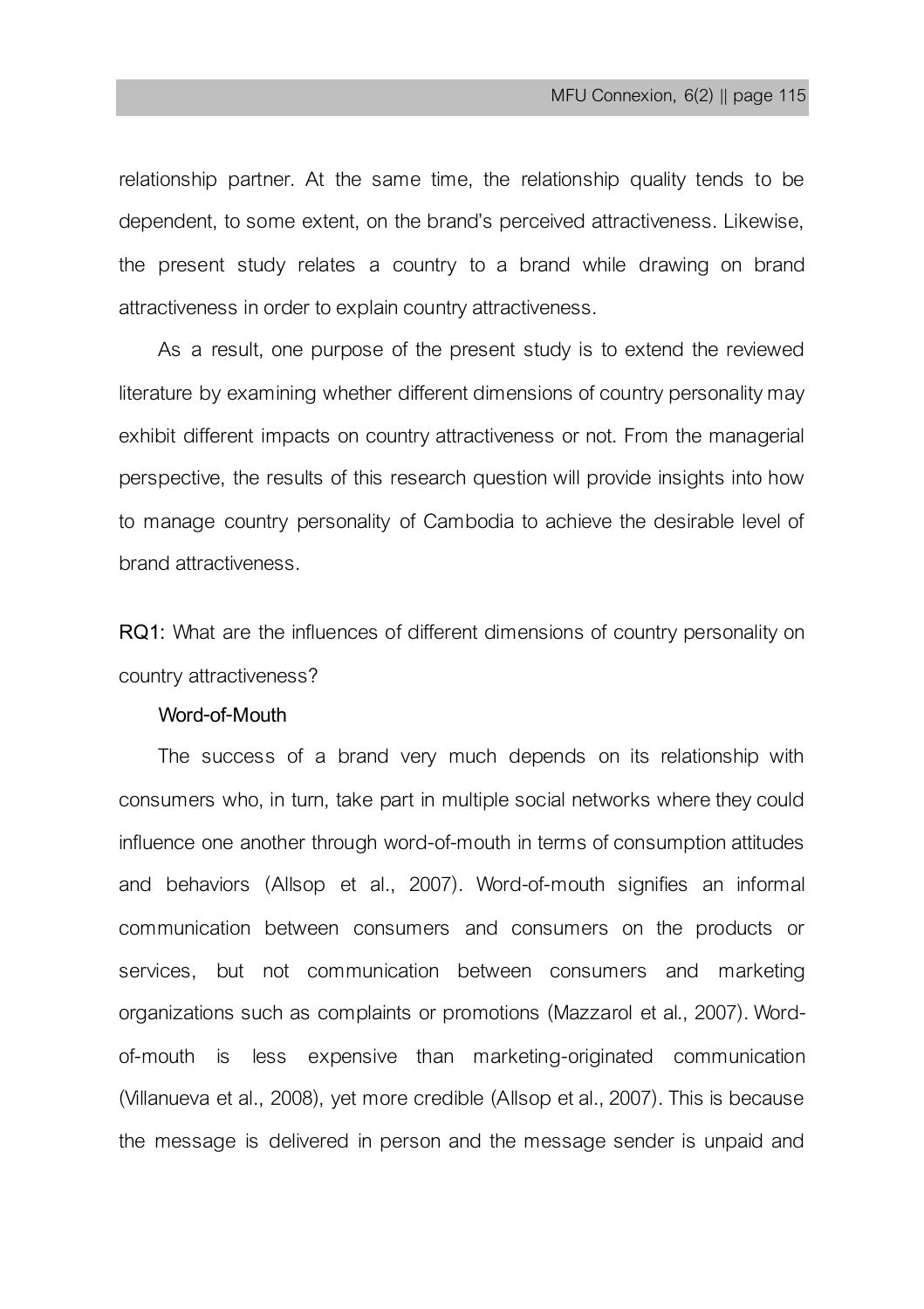often places the best interest of the message recipient as the motive for sharing opinions (Etzel et al., 2007).

In light of the significance of word-of-mouth as discussed above, it is reasonable to extend the current literature by examining whether different dimensions of country personality may exhibit different impacts on word-ofmouth or not. The results of this research question will provide an understanding on how to manage country personality of Cambodia in order to elicit word-of-mouth from tourists.

**RQ2:** What are the influences of different dimensions of country personality on word-of-mouth?

Based on the hierarchy of effect models (e.g., Ray, 1973), cognitive responses come before affective responses. As brand attractiveness is likely to be a kind of cognitive responses tourists originates from a brand exposure while word-of-mouth could be considered as a form of affective responses. This suggests that country attractiveness will influence word-of-mouth. Taking this assumption together with RQ1 and RQ 2, this study attempts to find out if country attractiveness mediates the impact of country personality on word-ofmouth or not, as visually displayed in Figure 1.

**RQ3:** Does country attractiveness mediate the impact of country personality on word-of-mouth?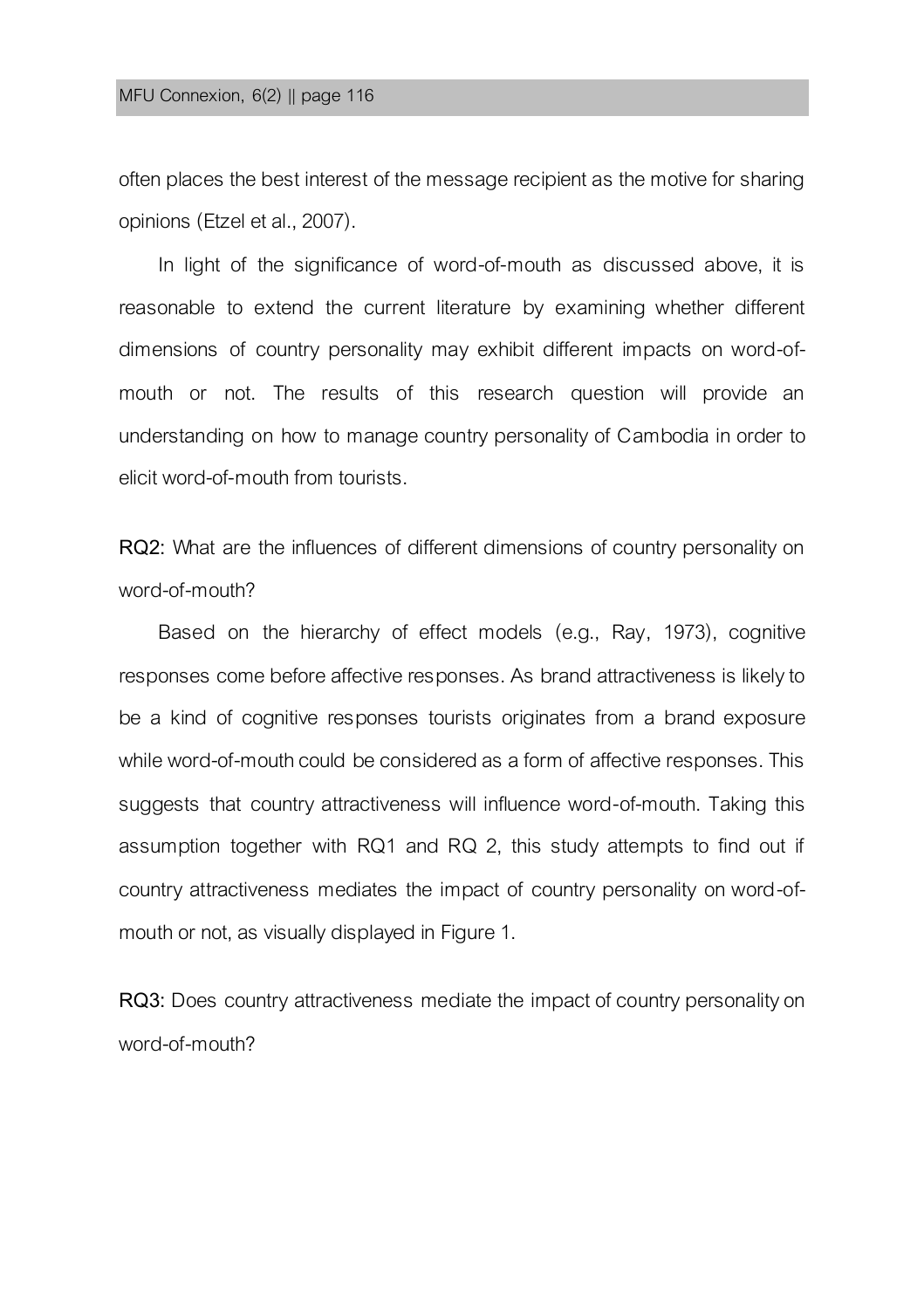

**Figure 1** Conceptual Framework

# **Methodology**

# **Overview**

A survey research was conducted to examine the relationships among independent variables (country personality dimensions) and dependent variables (country attractiveness and word-of-mouth). After the reliabilities of the measures used were confirmed, multiple regression analyses were conducted to answer the research questions.

# **Samples**

Data were collected from 436 Thai undergraduate students (mean age = 20.4 years, female = 76%) attending Surindra Rajabhat University through purposive sampling. The use of student sample has been criticized by many scholars (cf., Sweeny, Soutar & Johnson, 1999) for not being the representative of the population (Wells, 1993). However, there have been a growing number of tourism researchers deliberately choosing students in their work so as to seek a better understanding of the student segment (Gallarza & Saura, 2006). As a result, the use of students as the respondents has become very common for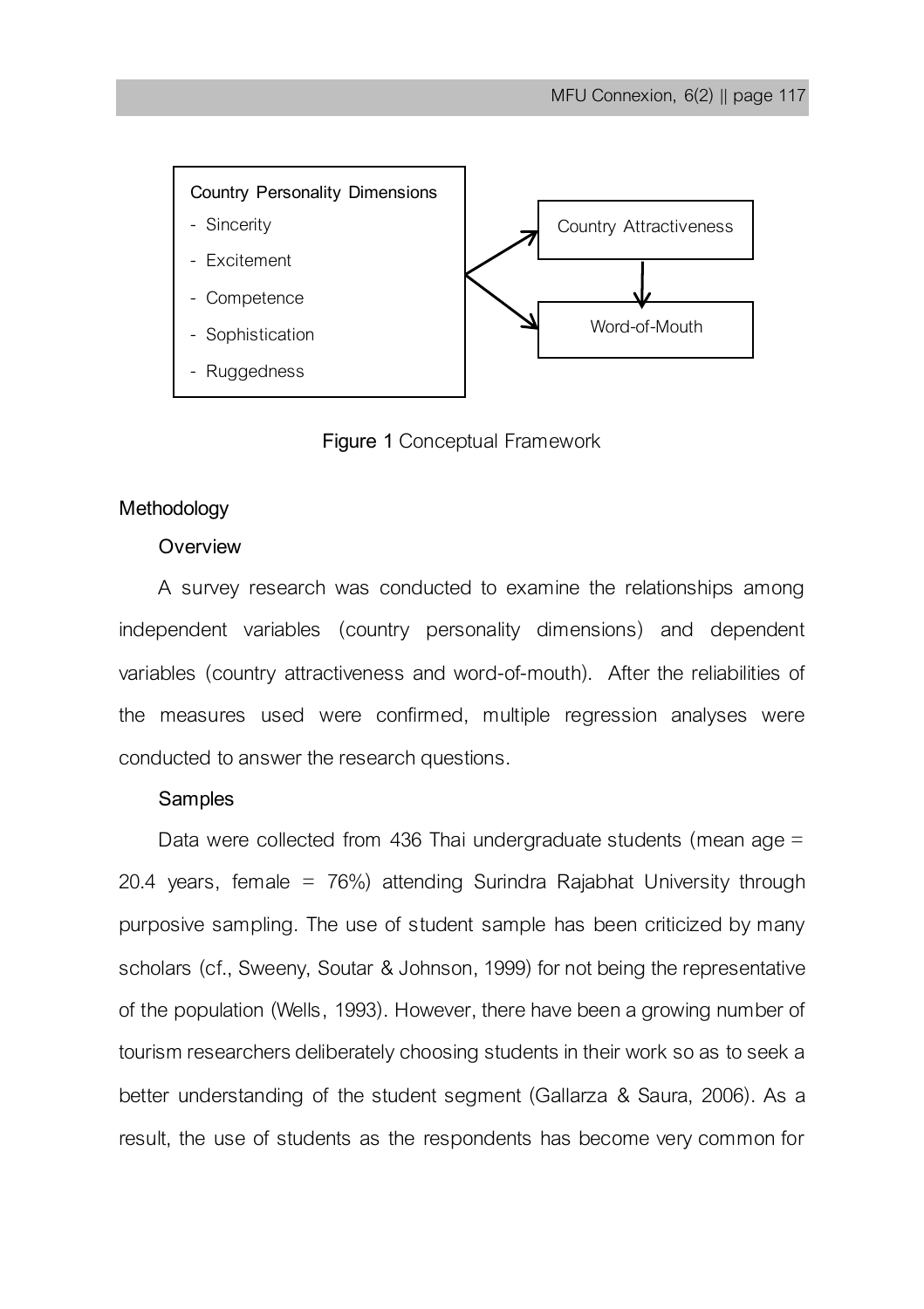academics in this context (Witkowski, Ma & Zheng 2003; Knutson 2000; Murase & Bojanic 2004).

In this study, the respondents were asked to complete the survey during regular class hours. They were first informed of the study description, and then asked to complete the country personality measure, country attractiveness measure and word-of-mouth measure. Finally, they provided personal data at the end.

#### **Measures**

All original scales in English were translated to Thai using a backtranslation procedure (Brislin, 1980). Country personality was measured with Aaker's (1997) 42-item Brand Personality Scale. The psychometric property of this scale with Thai consumers has been validated (Polyorat et al., 2008). The respondents were instructed to think of Cambodia as if it were a person and to rate on a five-point scale  $(1=$  not at all descriptive and  $5 =$  extremely descriptive) describing the extent to which each of the 42 personality traits addresses the country. "Sincere", "exciting", "reliable", "glamorous", and "rugged" are examples of items used to assess the country personality dimensions of sincerity, excitement, competence, sophistication, and ruggedness, respectively.

Country attractiveness was measured with three items adapted from Kim, Han, and Park (2001) also using five-point Likert scale, where 1=strongly disagree and 5=strongly agree. "Cambodia is attractive" and "Cambodia is favorable" were examples of this scale.

Word-of-mouth was measured with three items adapted from Kim et al. (2001) also using five-point Likert scale where  $1 =$  strongly disagree and  $5 =$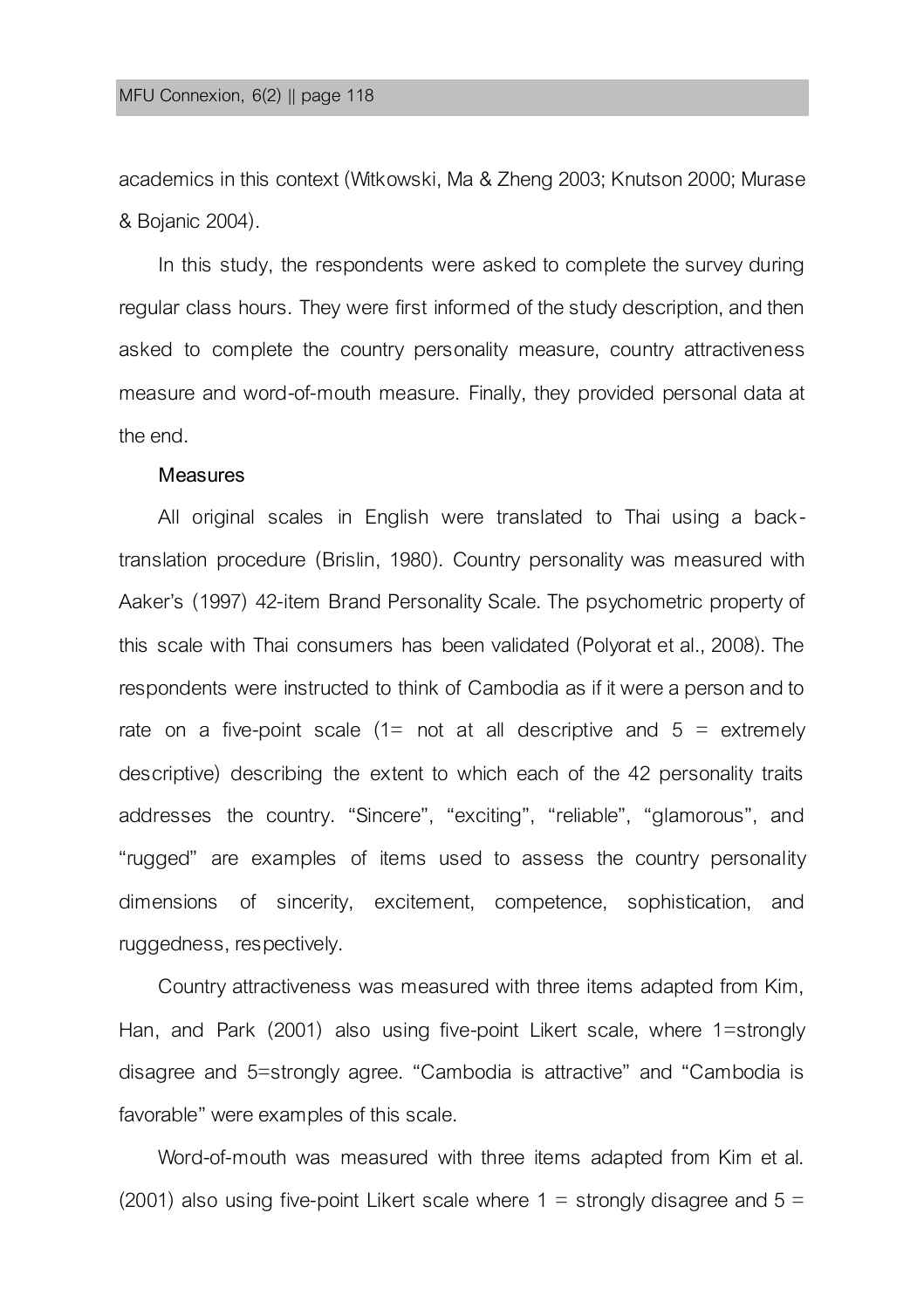strongly agree. "I recommend Cambodia to other people" and "I talk about my experience with Cambodia" were examples of this scale.

# **Results**

Means, standard deviations, and reliabilities of the variables are displayed in Table 1. All scales exhibit Cronbach's alphas higher than .70, thus suggesting adequate scale reliability (Nunnally, 1970). Further, variation inflation factors were all lower than 3 in all three regression models which were well below the recommended cutoff point of 10 (Neter et al., 1985). This is evidence that there is no multicollinearity problem in interpreting the results from regression parameter estimates.

|                               | Mean | <b>SD</b> | α   |
|-------------------------------|------|-----------|-----|
| Sincerity                     | 3.36 | .53       | .81 |
| <b>Fxcitement</b>             | 3.15 | .59       | .85 |
| Competence                    | 3.10 | .66       | .89 |
| Sophistication                | 2.82 | .74       | .88 |
| Ruggedness                    | 3.45 | .79       | .87 |
| <b>Country Attractiveness</b> | 2.91 | .87       | .86 |
| Word-of-Mouth                 | 2.64 | .88       | .81 |

**Table 1** Descriptive Statistics and Reliabilities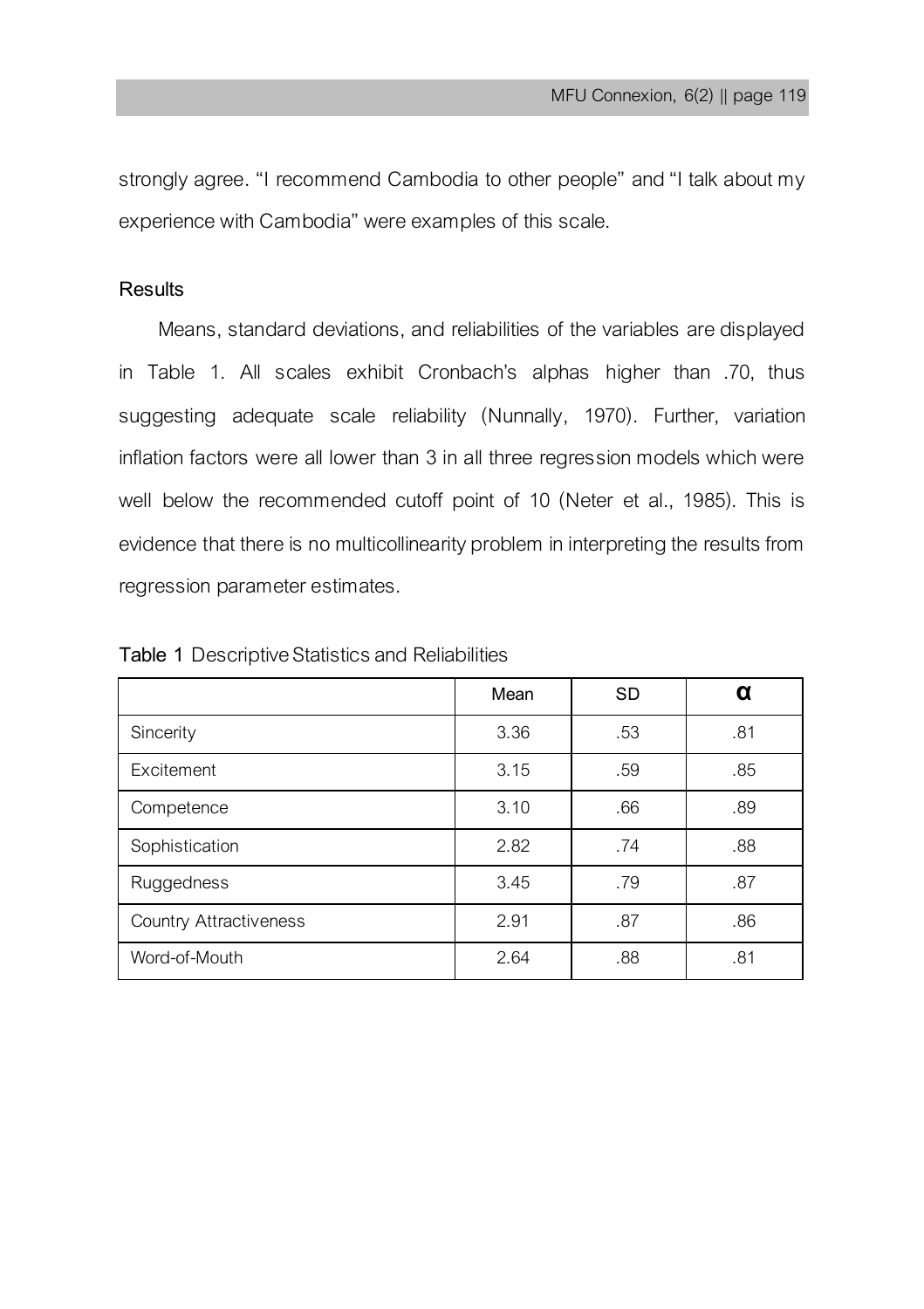|                               | Model 1                       |           | Model 2             |           | Model 3             |          |
|-------------------------------|-------------------------------|-----------|---------------------|-----------|---------------------|----------|
| Independent Variable          | Dependent Variable:           |           | Dependent Variable: |           | Dependent Variable: |          |
|                               | <b>Country Attractiveness</b> |           | Word-of-Mouth       |           | Word-of-Mouth       |          |
|                               | β                             | t-value   | β                   | t-value   | β                   | t-value  |
| Sincerity                     | .04                           | .67       | .06                 | 1.12      | .05                 | .96      |
| <b>Excitement</b>             | $-0.08$                       | $-1.20$   | $-12$               | $-1.76$   | $-.10$              | $-1.47$  |
| Competence                    | .27                           | $3.56**$  | .16                 | $2.10*$   | .08                 | 1.11     |
| Sophistication                | .27                           | $4.18***$ | .43                 | $6.76***$ | .35                 | $5.68**$ |
| Ruggedness                    | $-0.02$                       | $-47$     | $-.05$              | $-.99$    | $-.04$              | $-.90$   |
| <b>Country Attractiveness</b> | ---                           | ---       | ---                 | ---       | .28                 | $6.21**$ |

**Table 2** Multiple Regression Results

**Note:** \*: *p*<.05; \*\*: *p*<.001 (two-tailed)

(1):  $F(5,430) = 22.98$ ;  $p<.001$ ;  $R^2 = .21$ ; Adjusted  $R^2 = .20$ .

(2):  $F(5,430) = 27.74$ ;  $p < .001$ ;  $R^2 = .24$ ; Adjusted  $R^2 = .24$ .

(3):  $F(6.429) = 31.56$ ;  $p < .001$ ;  $R^2 = .31$ ; Adjusted  $R^2 = .30$ .

Impact of dimensions of country personality on country attractiveness (RQ1). To address this research question, country attractiveness was regressed on sincerity, excitement, competence, sophistication, and ruggedness dimensions of country personality. The multiple regression results are shown in Table 2. The results reveal that competence and sophistication influenced country attractiveness while sincerity, excitement, and ruggedness did not.

Impact of dimensions of country personality on word-of-mouth (RQ2). To address this research question, word-of-mouth was regressed on sincerity, excitement, competence, sophistication, and ruggedness. The multiple regression results are shown in Table 2. The results reveal that competence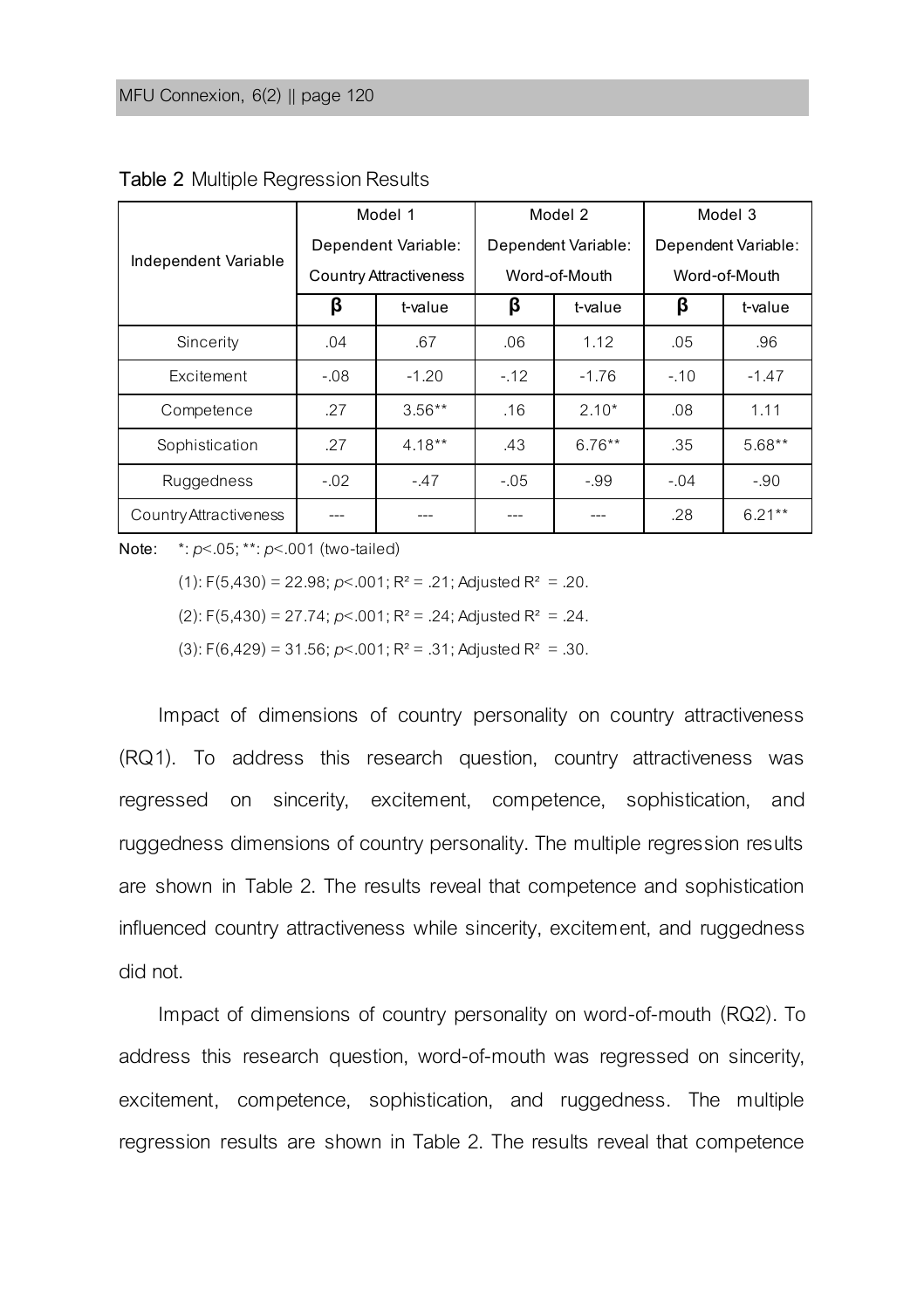and sophistication influenced country attractiveness while sincerity, excitement, and ruggedness did not.

Mediating role of country attractiveness (ATTRACT) on the relationship between country personality dimensions (CP) and word-of-mouth (WOM). To test the mediating role, a series of regression analyses were employed according to Baron and Kenny (1986). First, RQ2 indicates that the competence and sophistication dimension of country personality have a significant impact on word-of-mouth:  $CP \rightarrow WOM$ . Second, in a simple regression analysis, country attractiveness is found to influence word-of-mouth:  $ATTRACT \rightarrow WOM$ . Third, RQ1 indicates that the competence and sophistication dimension of country personality have a significant impact on country attractiveness:  $CP \rightarrow$ ATTRACT. Fourth, to test the mediating role of ATTRACT on  $CP \rightarrow WOM$  relationship (RQ3), word-of-mouth was regressed on both country personality dimensions and country attractiveness. The results point out that the beta coefficient for the sophistication country personality dimension, though still significant, has been reduced, and the beta coefficient for the competence country personality dimension is no longer significant, thus suggesting the partial and full mediating roles of country attractiveness for the sophistication and competence dimensions, respectively.

# **Discussions**

Results indicate that country personality has an influence on the attractiveness of Cambodia and word-of-mouth of Cambodian tourism. The influential personality dimensions include competence and sophistication. This finding therefore suggests that not all dimensions of country personality are of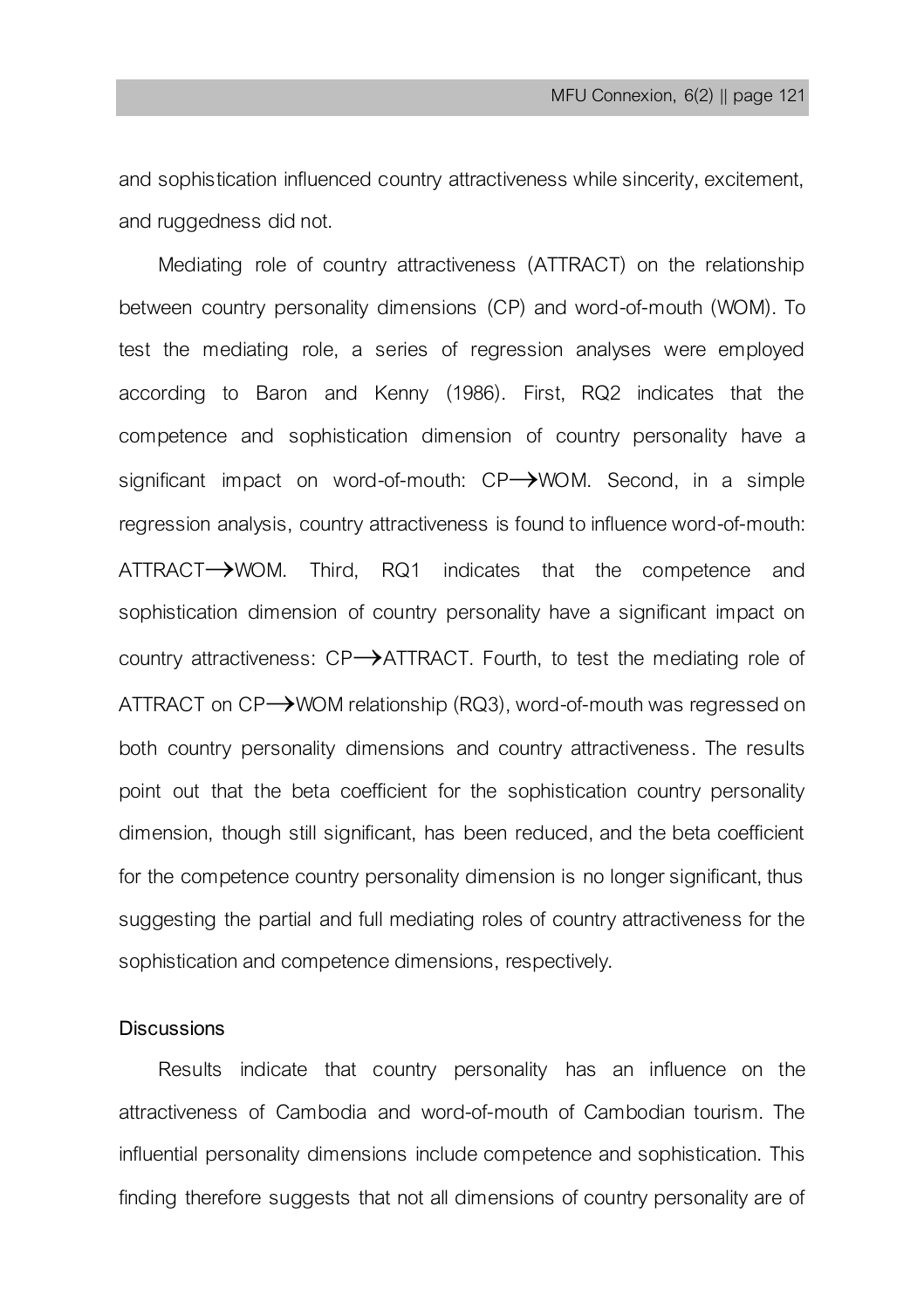### MFU Connexion, 6(2) || page 122

equal importance. As a consequence, the marketing efforts must be selective regarding which dimensions to promote or communicate to consumers and marketing budgets should be set accordingly.

In terms of country personality and tourist attractiveness, if Cambodia is perceived as competent and sophisticated, this country will be attractive to consumers or tourists who, in turn, will spread their word of mouth on Cambodian tourist information. Hence, when branding Cambodia, it is important to consider how to properly communicate Cambodia brand to the tourist segment. The finding that country attractiveness is a mediator in this set of relationship further highlights the importance of understanding the mechanism through which country personality influences word-of-mouth in the country tourism context. In this sense, marketers must attempt to make the country more attractive in the target consumer's viewpoint. Otherwise, the consumers may not spread their positive communication regarding the country of interest.

Moreover, the research results reveal that brand personality and brand attractiveness can be well applied to the contexts of country personality and country attractiveness. With this understanding, country marketers or tourism business will be able to promote the two personality dimensions: competence; and sophistication through pictures, verbal language and individuals as follows.

1. Competence: marketers may present this dimension through people, especially charismatic country leaders. Cambodia is one of the countries with outstanding leadership, which could be communicated through the competence in terms of national development and solving crises, including state-of-the art science, technology and innovation. Efficient tourism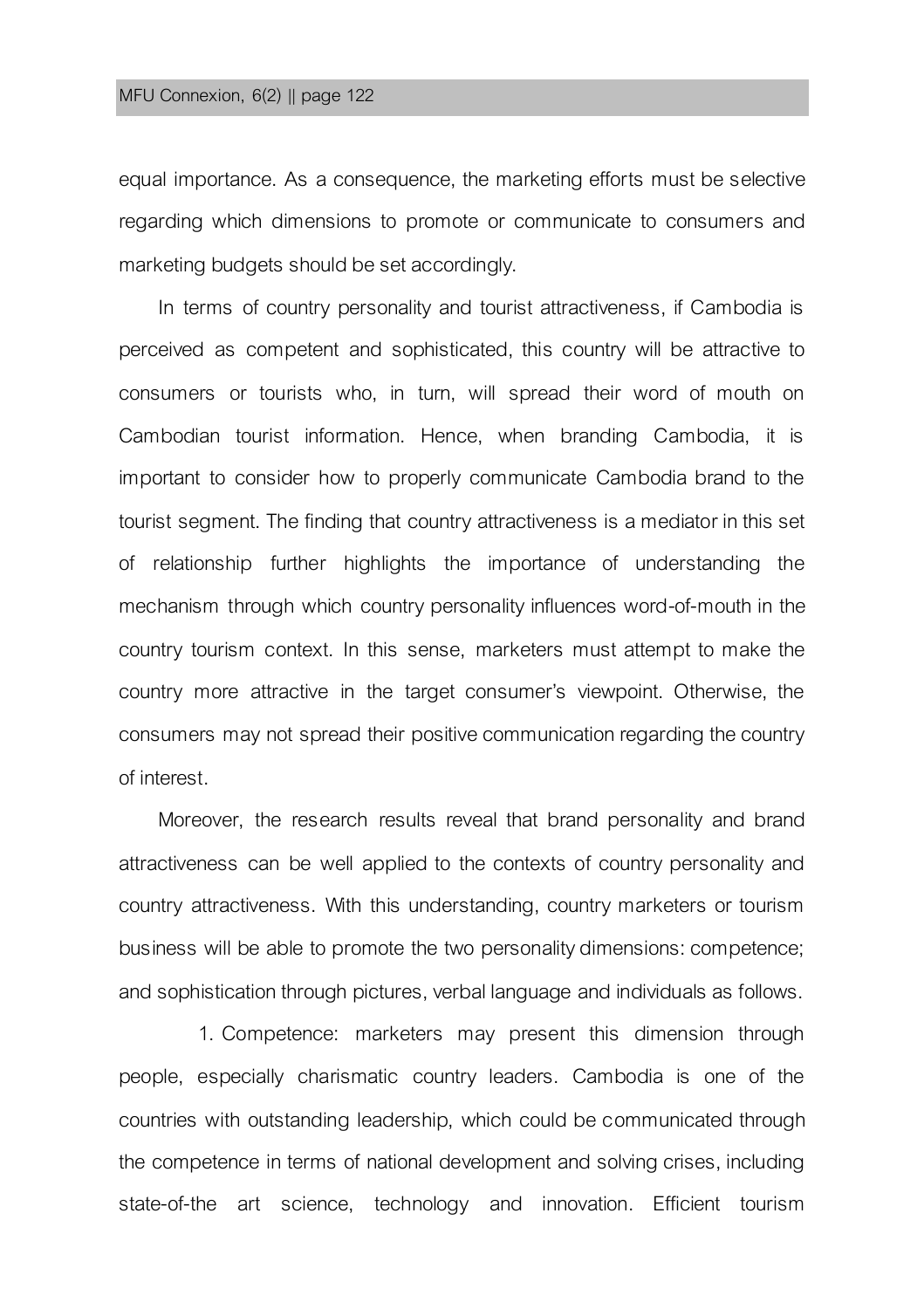management for facilitating tourists (e.g., transport, accommodation, and up-todate or timely information) could convey the message of competent personality. If Cambodia can position itself as competent, the country will be attractive for tourists who, in turn, will spread their word of mouth about Cambodia.

2. Sophistication: marketer may communicate this personality by promoting luxurious sense of tourist sites and hotels while focusing on services with international standards. Sophistication can be conveyed through formal outfits. In additional to elaborate historic and cultural tourist attractions, presenting shopping centers with world-class brands is another way to convey the sophistication personality of Cambodia to consumers.

In order to gain success in conveying these personality dimensions, marketers need to create regular, continuous and comprehensive campaigns.

# **Future Research Directions**

The current research collected data with a sample in Thailand only and used a single country (Cambodia) as the country context. It would be interesting to obtain data across different countries for comparison purposes, which will be meaningful for international marketers in creating marketing strategies tailored to each country. Other potential influence factors would be worth studying such as brand loyalty and purchase intention.

# **References**

Aaker, J. L. (1997) Dimensionof brand personality, *Journal of Marketing Research*, vol. 34, no. 3, pp. 347-356.

Allsop, D.T., et al. (2007) Word-of-mouth research: Principles and applications, *Journal of Advertising Research*,vol. 47, no. 4, pp. 398-411.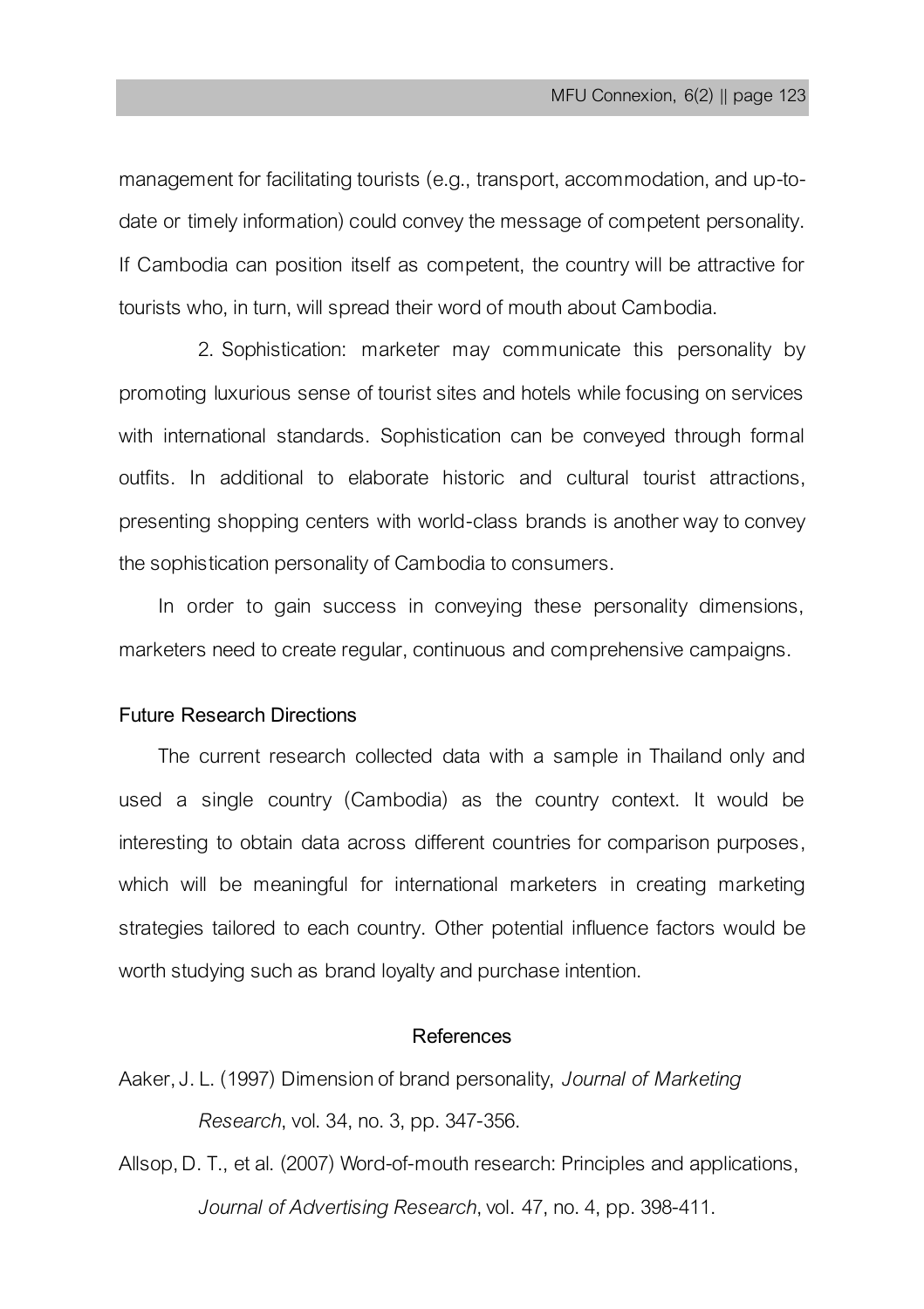- Ang, S. H. & Lim, E. A. C. (2006) The influence of metaphors and product type on brand personality perceptions and attitudes, *Journal of Advertising*, vol. 35, no. 2, pp. 39-53.
- Azoulay, A. & Kapferer, J.-N. (2003) Dobrand personality scales really measure brandpersonality?, *Brand Management*, vol. 11, no. 2, pp. 143-155.
- d'Astous, A. & Boujbel, L. (2007) Positioning countries on personality dimension: Scale development and implications for country marketing, Journal of Business Research, vol. 60, pp. 231-239.
- Baron, R. & Kenny, D. (1986) The moderator-mediator variable distinction in social psychological research: Conceptual, strategic, and statistical considerations, *Journal of Personality and Social Psychology*, vol. 51, no. 6, pp.1173-1182.
- Brislin, R. W. (1980) 'Translation and content analysis of oral and written material', in Triandis, H. C. & Berry, J.W. (Eds.), *Handbook of crosscultural psychology*,vol.2, pp. 389-444.
- Etzel, M. J., et al. (2007) *Marketing*, New York: McGraw-Hill/Irwin.
- Gallarza, M. G. & Saura, I.G. (2006) Value dimensions, perceived value, satisfaction and loyalty: An investigation of university students' travelbehavior, *Tourism Management*, vol. 27, pp. 437-452.
- Gonzalez-Benito, O., et al. (2008) Latent segmentation using store-level scannerdata, *Journal of Product & Brand Management*,vol. 17, no. 1, pp. 37-47.
- Hayes, J. B., et al. (2006) Looks matter in developing consumer-brand relationships, *Journal of Product and Brand Management*, vol. 15, no. 5, pp. 306-315.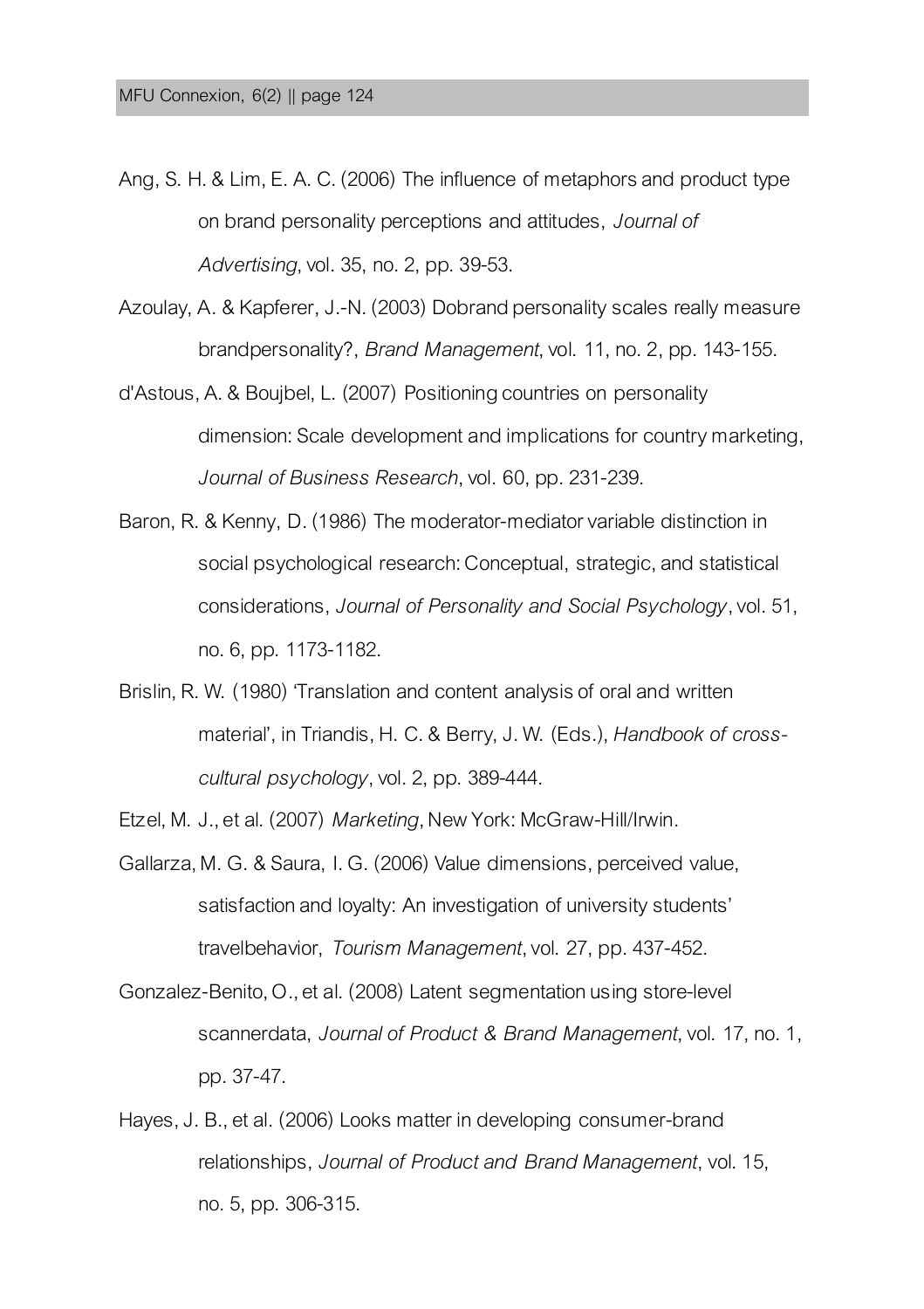- Kim, C. K., et al. (2001) The effect of brand personality and brand identification on brand loyalty: Applying the theory of social identification, *Japanese Psychological Research*, vol. 43,no.4, pp. 195-206.
- Knutson, B.J. (2000) College students & fast food: How student perceive restaurant brands, *Cornell Hotel and Restaurant Administration Quarterly*, vol. 41, no. 3, pp. 68-47.
- Mazzarol, T., et al. (2007) Conceptualizing word-of-mouth activity, Triggers and conditions: An exploratory study*, European Journal of Marketing*, vol. 41, no. 11/12, pp. 1475-1494.
- Mohammad, T., et al. (2005) Multicultural student perceptions of fast food restaurant brands: An Australian study, *Journal of Hospitality & Leisure Marketing*, vol. 12,no.4, pp. 93-117.
- Monga, A. B. & Lau-Gesk, L. (2007) Blending cobrand personalities: An examination of the complex self, *Journal of Marketing Research*, vol. 44, no.3, pp. 389-400.
- Neter, J., et al. (1985) *Applied linear statistical models: Regression, analysis of variance, and experimental designs*, Homewood, IL: Richard D: Irwin.
- Nunnally, J. C. (1970) *Introduction to psychological measurement,* New York: McGraw- Hill
- Polyorat, K., et al. (2008) 'Dimensions of brand personality in Thailand: Some empirical evidence', in Taylor, C. R., Schmitt, B., Wagner, U. & Jia, J. (Eds.), *Proceedings of global marketing conference*, pp. 1-13, Korean: Korean Academy of Marketing Science,